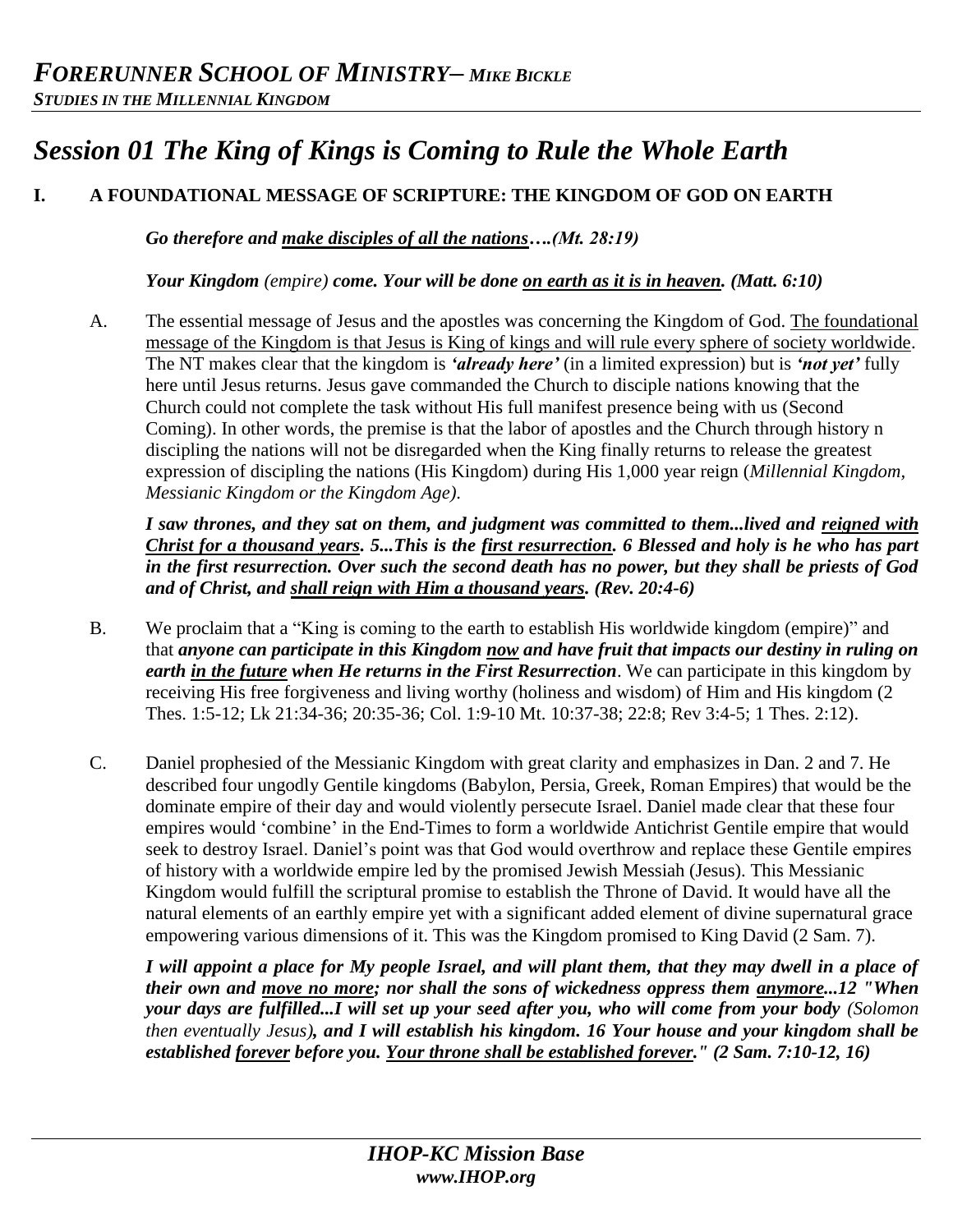*For unto us a Child is born, unto us a Son is given; and the government will be upon His shoulder. His name will be called Wonderful, Counselor, Mighty God, Everlasting Father, Prince of Peace. 7 Of the increase of His government and peace there will be no end, upon the Throne of David and over His kingdom, to order it and establish it with judgment and justice From that time forward, even forever. The zeal of the LORD of hosts will perform this. (Isa. 9:6-7)*

*Therefore, being a prophet, and knowing that God had sworn with an oath to him that of the fruit of his body, according to the flesh, He would raise up the Christ to sit on his throne... (Acts 2:30)* 

### **II. DEFINING THE KINGDOM OF GOD AS "ALREADY" BUT "NOT YET"**

- A. *God's Kingdom exists in any sphere of life where God's rule* (order, ways) *triumphs over Satan's (man's) order*. The Kingdom is anywhere obedience to God's reign or government (lordship of Jesus) is manifested in people's lives (political, economic, spiritual, music, technology, educational, military, agricultural, family, media, athletics, atmosphere, social institutions, etc). The Kingdom of God is both present today (in a limited way) on earth and will come in a much greater way (in fullness) after the Second Coming of Jesus.
- B. *The Church is the family or community of the Kingdom and not the Kingdom itself*. The Kingdom is served by a fellowship or community of believers referred to as the Church. The Church proclaims the Kingdom. The Church has the keys of the Kingdom (Matt. 16:18-19) and is God's main vehicle to spread His Kingdom. **We do this any where God's ways** (God's reign in our hearts: holiness, wisdom, forgiveness, godly prosperity) **and power** (healing the sick, prophesying, casting out demons; Acts 2:17-18; Matt. 10:8; Luke 10:9, 17) **are openly manifest**.
- C. George Ladd made popular the statement of the Kingdom of God as being *"already" but "not yet."* In other words, it is already here in part (Matt. 12:28; Rom. 14:17), but it is not yet fully come as it will in the future after the Second Coming of Jesus (Mt. 8:11-12; 25:34; Lk. 13:28-29; 14:15; 19:11-19; 22:16-18, 29-30; Acts 1:3-6; 1 Cor. 15:24–28, 50; 2 Tim. 4:1, 18; Heb. 6:5; 12:28; Rev. 11:15-18; 12:10; 20:1-6). The power we experience now in the grace of God "properly belongs" to the age to come (Heb. 6:5). Satan is the god of this present evil age (2 Cor. 4:4; Gal. 1:4) and Jesus came to destroy his works (1 Jn. 3:8). The preaching of "this gospel of the kingdom to all nations" is a prophetic sign of the Second Coming of Jesus (Matt. 24:14) who will then openly establish His kingdom worldwide.
- D. The Millennial Kingdom (God's empire) is one of the major revelations of Scripture. This is the time of the fulfillment of OT prophecies of the throne of David (2 Sam. 7:13-16; Ps. 89:3-4; 34-37; Isa. 9:6- 7; Jer. 23:5-6; 30:8-9; 33:14-21; Ezek. 37:24-25; Hos. 3:4-5; Amos 9:11; Luke 1:31-33).

*He will be called the Son of the Highest...God will give Him the throne of His father David. 33 He will reign over the house of Jacob forever, and of His kingdom there will be no end." (Lk 1:32-33)*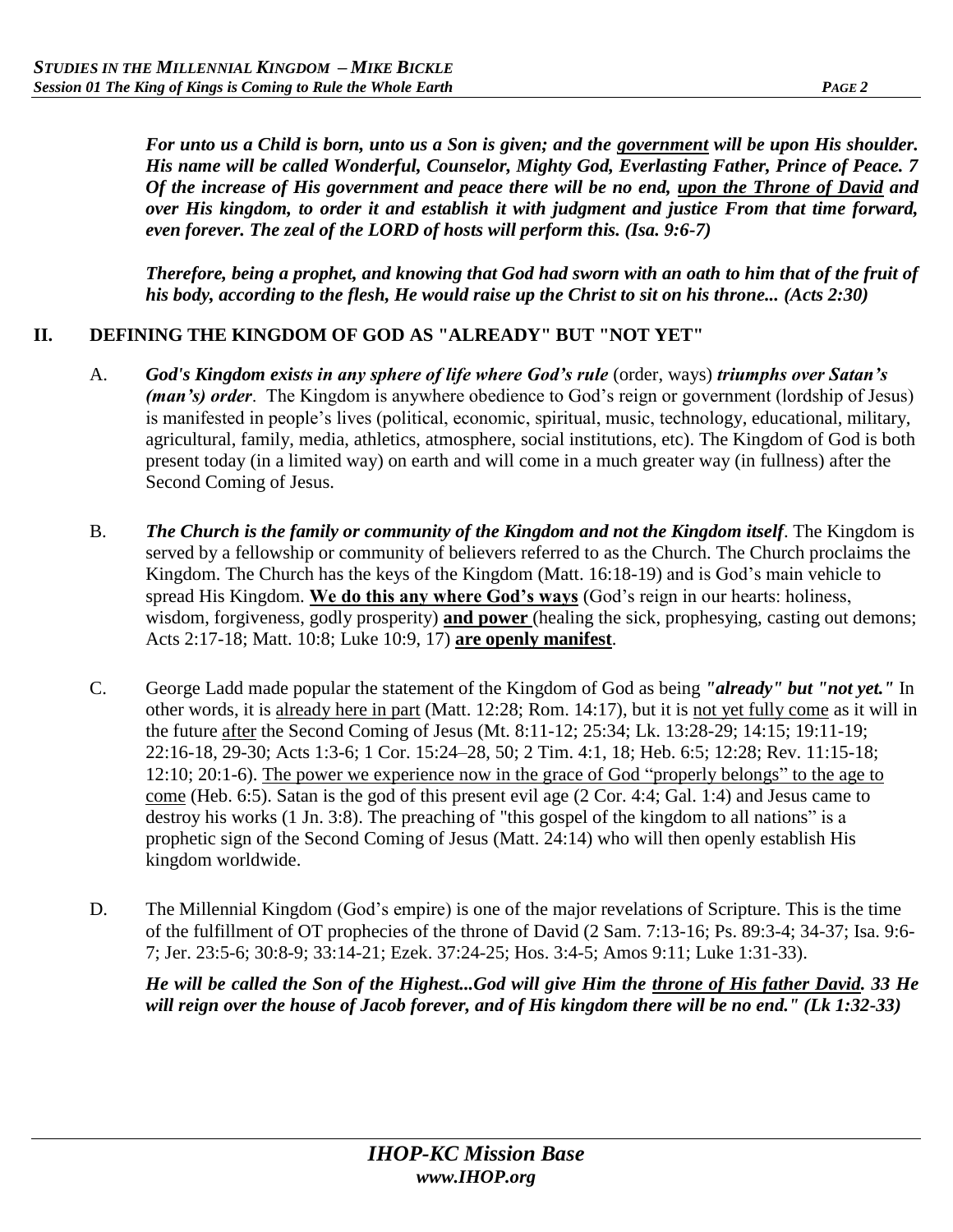E. Paul preached in several cities (Thessalonica, Berea, Athens) in the region of Greece. He preached to the Thessalonians about Jesus as a King who is to be obeyed above Caesar (Acts 17:1-9). Then he spoke in Athens of the resurrection of Jesus as proof that God made Him the King (anointed One) and Judge of all the earth. The Athenians called this message of Jesus as a resurrected King and judge of all nations a strange and new doctrine (Acts 17:15-34). The Bereans searched the OT Scriptures to see if Paul was explaining this new doctrine in a biblical way. They verified and received it as God's truth (Acts 17:10-14).

*Paul…reasoned with them from the Scriptures, 3 explaining and demonstrating that the Christ had to suffer and rise again from the dead, and saying, "This Jesus whom I preach to you is the Christ (anointed One or King)." 6...they dragged Jason and some brethren to the rulers of the city, crying out, "These who have turned the world upside down have come here too. 7 Jason has harbored them, and these are all acting contrary to the decrees of Caesar, saying there is another king-- Jesus." 8 They troubled the crowd and the rulers of the city when they heard these things. 11 These (Bereans)...received the word with all readiness, and searched the Scriptures daily to find out whether these things were so. 19 They (Athenians) took him and brought him to the Areopagus, saying, "May we know what this new doctrine is of which you speak? 20 For you are bringing some strange things to our ears. Therefore we want to know what these things mean." 22 Paul stood in the midst of the Areopagus and said, "Men of Athens...24 God, who made the world and everything in it, since He is Lord (King) of heaven and earth...26 He has made from one blood every nation...on all the face of the earth, and has determined their preappointed times and the boundaries of their dwellings, 27 so that they should seek the Lord...30 God...commands all men everywhere to repent 31 because He has appointed a day on which He will judge the world in righteousness by the Man whom He has ordained. He has given assurance of this to all by raising Him from the dead." (Acts 17:2-6-31)* 

F. Confusing the Second Coming with the rapture – the Second Coming describes what Jesus does when He "comes" to the earth. The essence of the His coming is not just that He makes a momentary appearance in the sky but He actually comes to earth to establish His Kingdom. The biblical truth of the rapture describes what happens to the saints at the time of the Second Coming. The saints are caught up (raptured) to meet Jesus in the air (1 Thes. 4:14-17). It is a common mistake to reduce the two truths as simply Jesus "appearing" in the sky to catch up the saints without actually coming to earth to accomplish a long term mission. In other words, many only think of the Second Coming as "coming" to the sky rather that seeing its essential factor of "coming" to earth for a long period.

#### **III. WHY WE MUST UNDERSTAND AND PROCLAIM THE MILLENNIUM (KINGDOM ON EARTH)**

A. To faithfully preach the **full message** of the Kingdom of God (God's empire) without limiting it to the introductory message of forgiveness. The whole counsel of God much including the 3-dimensions of the apostolic message: forgiveness, repentance and the Kingdom of God. Evangelism is the glorious and necessary first step in preaching the Kingdom of God but it is not Jesus' complete message. We are not content to preach a partial message but rather the whole counsel of God (Acts 20:20, 27; 5:20)

*I kept back nothing...but proclaimed to you...repentance toward God and faith toward our Lord Jesus Christ. 25...preaching the kingdom of God...27 for I have not shunned to declare to you the whole counsel of God. (Acts 20:20-27)*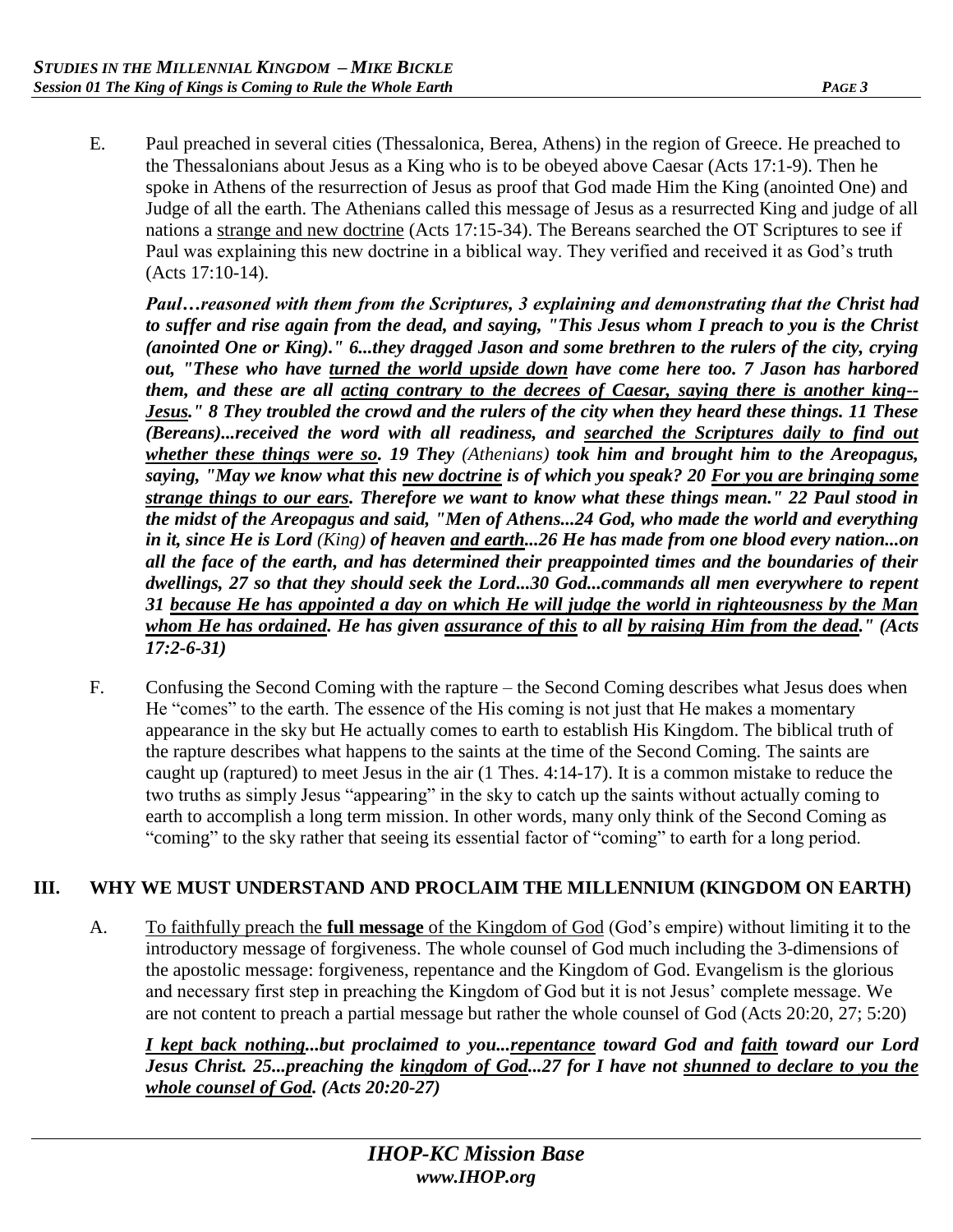### *This gospel of the kingdom will be preached in all the world as a witness to all the nations, and then the end will come. (Mt. 24:14)*

- 1. Free forgiveness received by faith in Jesus (based on His shed blood and work on the cross).
- 2. Necessity of repentance we must renounce sin in our life in coming under Jesus' lordship.
- 3. Kingdom of God (Jesus' worldwide empire) *Jesus' righteous agenda* to take over the nations is seen by rebels as a "hostile take over" because God pours out His wrath (7 seals, 7 trumpets, 7 bowls) killing billions of people in order to secure this Kingdom for His Son.
- 4. The Holy Spirit desires to release power to endorse the "whole agenda of God" not just one part of it. The witness of the Kingdom to all nations (Mt. 24:14) is a witness with power.

*Jesus of Nazareth, a Man attested (endorsed) by God to you by miracles, wonders, and signs which God did through Him in your midst... (Acts 2:22)*

*For the kingdom of God is not in word but in power. (1 Cor. 4:20)* 

- B. To establish confidence in the fact of the ultimate **victory** of God's Kingdom on earth in all spheres of life (1 Cor. 15:57-58).
- C. To understand the dynamic **continuity** of our present works (ministry, societal justice) and character development (personal rewards) to our prophetic destiny in the age to come. This brings understanding of the relevance and destiny of each person's life who *bears fruit that remains* (Jn. 15:16). Jesus spoke to the apostles of them having thrones (Millennial positions of authority) related to their earthly obedience, sacrifice and servant hood (Mt. 19:27-29; 25:14-46; Lk. 22:24-30; 19:11-27). The continuity between their earthly life and their Millennial position was clearly taught by Jesus.
- D. To receive more revelation of the **beauty** of Jesus (Isa. 4:2; 28:5; 33:17; Ps. 45; 48; 145) in context to His Millennial glory when *His beauty as the uncreated God* (Col. 1:16-18) and the beauty of His work in *creation* (Ps. 19:1-6) *redemption* (Phil. 2:5-11) and *administration (leadership) of history* (Rev. 19:1-6; 15:2-4) *all come together in earthly manifestation*. As we study the Millennial Kingdom we encounter Jesus' beauty by way of anticipation fueled by revelation of what will be a full earthly manifestation. The Millennium is the context for every promise of the redeemed seeing Jesus' beauty. The saints will marvel at Jesus related to His End-Time appearing (2 Thes. 1:10) and the kings of the earth will marvel and be terrified (Ps. 48:4-5)

*In that day the Branch of the LORD (Jesus) shall be beautiful and glorious... (Isa. 4:2)* 

*In that day the LORD of hosts (Jesus) will be for a crown of glory and a diadem of beauty to the remnant of His people... (Isa. 28:5)* 

*Your eyes will see the King (Jesus) in His beauty... (Isa. 33:17)*